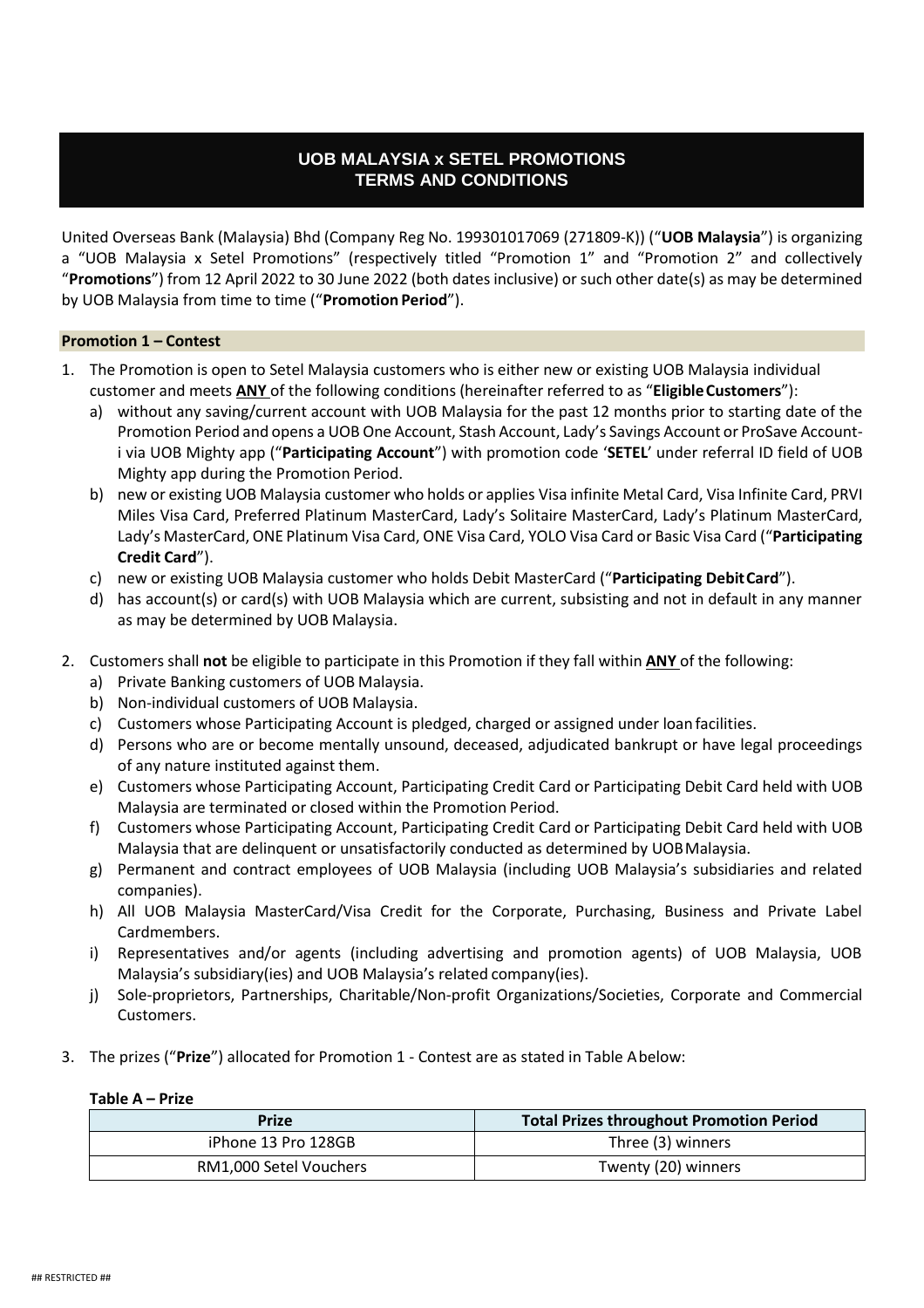4. Eligible Customers shall be entitled to earn entries ("**Contest Entries**") as per Table B and stand a chance to win the Prizes.

## **Table B –Qualifying criteria**

| <b>Action</b>                                                                                  | <b>Contest Entries</b> |
|------------------------------------------------------------------------------------------------|------------------------|
| <sup>1</sup> Top up RM100 & above to Setel Wallet using Participating Credit Card              |                        |
| <sup>2</sup> Top up RM100 & above to Setel Wallet using Participating Debit Card               |                        |
| <sup>3</sup> Every Participating Account opened                                                |                        |
| <sup>4</sup> Every multiples of RM500 Monthly Average Balance ("MAB") in Participating Account |                        |
| <sup>5</sup> Every Participating Credit Card new signed up                                     |                        |

## **Note:**

**<sup>1</sup>**Every RM100 (or its equivalent, as the case may be) spent in one (1) transaction using Participating Credit Card, the Eligible Customers can earn one (1) entry(ies) as stated in the TableB.

**<sup>2</sup>** Every RM100 (or its equivalent, as the case may be) spent in one (1) transaction using Participating Debit Card, the Eligible Customers can earn two (2) entry(ies) as stated in the Table B.

Example

| Date          | <b>Action</b>             | <b>Participating Credit/Debit Card</b> | <b>Entries</b> |
|---------------|---------------------------|----------------------------------------|----------------|
| 12 April 2022 | Top up Setel Wallet RM100 | UOB Visa Infinite Card                 |                |
| 20 April 2022 | Top up Setel Wallet RM150 | UOB YOLO Visa Card                     |                |
| 3 May 2022    | Top up Setel Wallet RM100 | <b>UOB Debit MasterCard</b>            |                |
| 13 May 2022   | Top up Setel Wallet RM180 | <b>UOB Lady's Solitaire MasterCard</b> |                |

 $3$  Eligible Customers can earn five (5) entry(ies) as stated in the Table B.

## Example

Eligible Customer A opens UOB One Account on 18 April 2022 and ProSave Account-i on 28 April 2022. Hence, Eligible Contest Customer A is entitled for 10 Contest Entries for the Promotion Period as per Table C. Based on the Contest Entries earned, Eligible Customers will be selected by UOB Malaysia's automated selection system for the Prize.

## **Table C – New Accounts Opening Example (Customer A)**

| <b>Date of Participating</b><br><b>Account Opening</b> | <b>Action</b>                 | Contest Entries | <b>Total Contest Entries for</b><br>the Promotion Period |  |
|--------------------------------------------------------|-------------------------------|-----------------|----------------------------------------------------------|--|
| 18 April 2022                                          | New UOB One Account opening   |                 | 10                                                       |  |
| 28 April 2022                                          | New ProSave Account-i opening |                 |                                                          |  |

<sup>4</sup>The MAB is calculated based on monthly average balance of each calendar month during the Promotion Period ("**Prize Participating Month**"), as illustrated below:

| <b>Calculation</b>          |                                                                                   |  |  |
|-----------------------------|-----------------------------------------------------------------------------------|--|--|
| <b>MAB</b> in Participating | Sum of each day-end balance in Eligible Customer's Participating Account in Prize |  |  |
| Account                     | Participating Month ÷ Number of days in the Prize Participating Month*            |  |  |

\*In the event where the Participating Account is opened during Prize Participating Month as per Table D, the MAB of Prize Participating Month will be sum of each day-end balance for the Prize Participating Month divided by total number of days since the Participating Account is opened.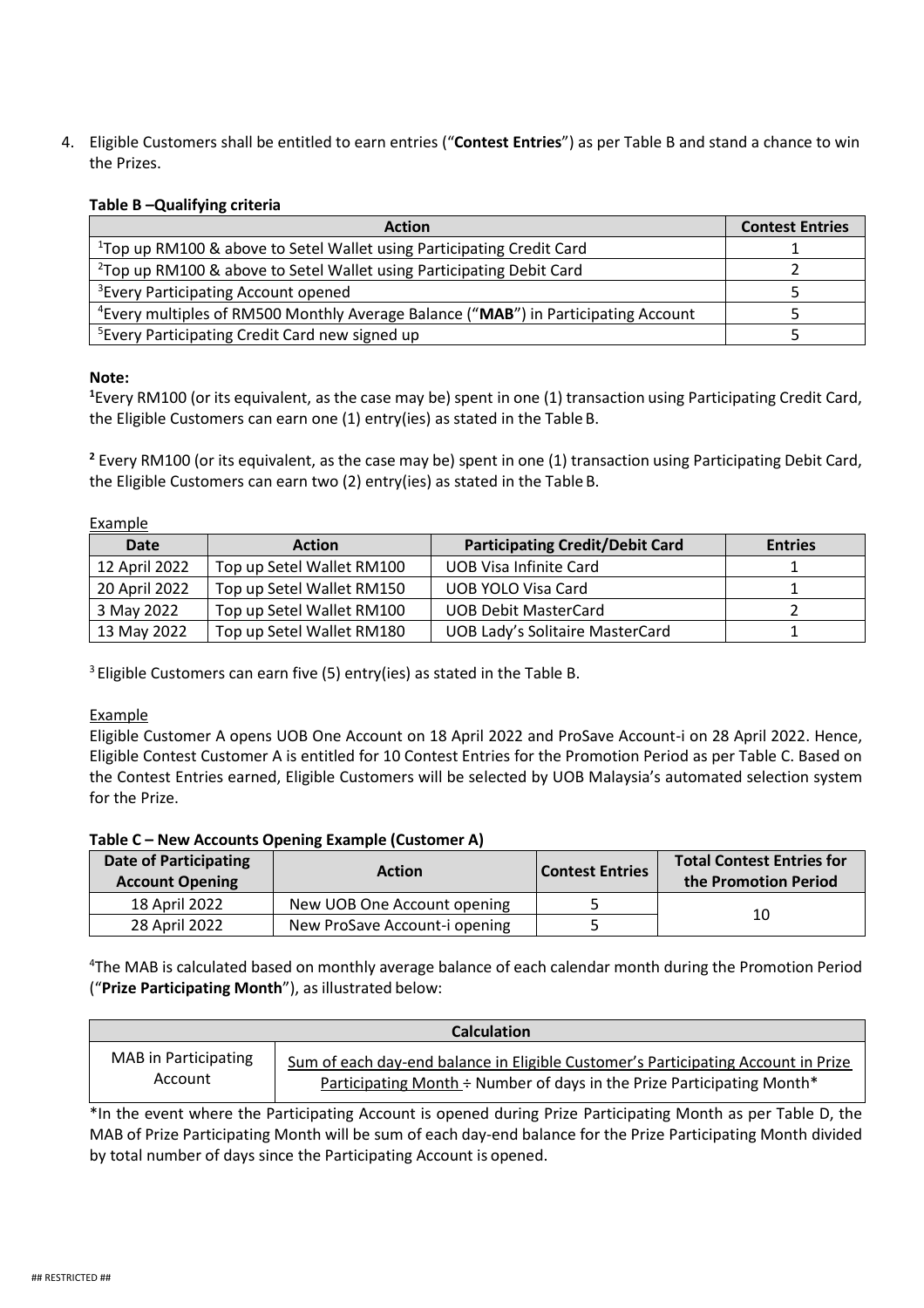## **Table D – Prize Participating Month**

| <b>Upon meeting Prize Qualifying Criteria</b> | <b>Prize Participating Month</b> |
|-----------------------------------------------|----------------------------------|
| 12 – 30 April 2022                            | April                            |
| 1 – 31 May 2022                               | Mav                              |
| $1 - 30$ June 2022                            | June                             |

Example

As illustrated in Table E, Eligible Customer B opens UOB One Account on 18 April 2022 and maintains MAB RM1,000 in Participating Account in April. Subsequently on 1 May 2022, Eligible Customer A tops up RM500 into the Participating Account and maintains the MAB until May:

| <b>Prize Participating</b><br><b>Month</b> | <b>Action</b>                                        | <b>Contest Entries</b> | <b>Total Contest Entries for</b><br>the Promotion Period |
|--------------------------------------------|------------------------------------------------------|------------------------|----------------------------------------------------------|
| April 2022                                 | <b>Participating Account</b><br>opening              | 5                      |                                                          |
|                                            | Total RM1,000 MAB in<br><b>Participating Account</b> | 10                     |                                                          |
| May 2022                                   | Total RM1,500 MAB in<br><b>Participating Account</b> | 50<br>15               |                                                          |
| June 2022                                  | Total RM2,000 MAB in<br><b>Participating Account</b> | 20                     |                                                          |

## **Table E – Contest Entries Example (Customer B)**

<sup>5</sup>Any new UOB Malaysia Participating Credit Card applied during the Promotion Period (applicable to both Principal and Supplementary Credit Cards), approved and activated within thirty (30) days after the Promotion Period, it shall be deemed as Qualifying Criteria to earn 5 entries.

Example

## **Table F – New UOB Credit Card application examples**

| Contest<br><b>Customers</b> | <b>Action</b>                                       | Date of application | Date of Approved<br>& Activated | Contest<br><b>Entries</b> |
|-----------------------------|-----------------------------------------------------|---------------------|---------------------------------|---------------------------|
| Customer A                  | Apply new UOB Lady's<br><b>Solitaire MasterCard</b> | 15 April 2022       | 19 May 2022                     | 5                         |
| <b>Customer B</b>           | Apply new UOB Visa<br>Infinite & YOLO Visa Card     | 28 April 2022       | 30 May 2022                     | 10                        |
| Customer C                  | Apply new UOB PRVI<br>Miles Visa Card               | 10 May 2022         | 28 June 2022                    | 5                         |
| Customer D                  | Apply new UOB ONE Visa<br>Card                      | 30 April 2022       | 12 July 2022                    | $0*$                      |
| <b>Customer E</b>           | Apply new UOB Visa<br>Platinum                      | 10 June 2022        | 30 June 2022                    | 5                         |

**\***Not eligible to earn 5 contest entries due to exceeds thirty (30) days after the Promotion Period.

## **Promotion 1 - Winners Selection Process**

- 5. Winners will be selected by UOB Malaysia's automated selection system for the Prizes in Promotion1.
- 6. Communication to Shortlisted three (3) iPhone 13 Pro 128GB winners:
	- a) The Shortlisted Eligible Customers will be contacted by UOB Malaysia's representatives via SMS at the mobile phone numbers registered for this Promotion or the latest contact numbers recorded in UOB Malaysia's system at any time during office hours. Such SMS will be made to the principal Eligible Cardmembers only within twelve (12) weeks after the expiry of the Promotion Period.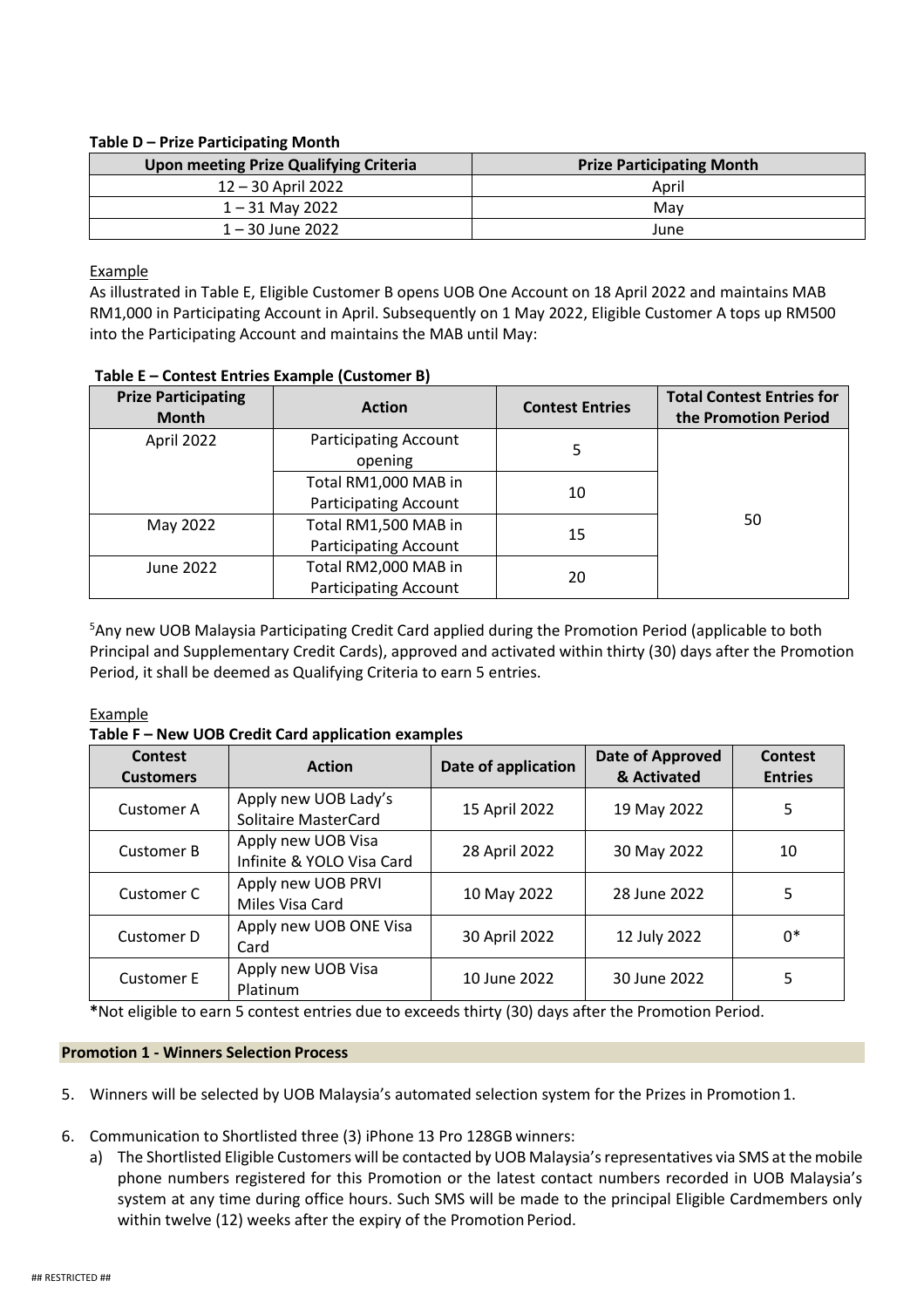- b) The Shortlisted Eligible Customers will be required to answer one (1) question. The Eligible Cardmember will be deemed as a winner if he/she is able to answer the question correctly.
- c) If the Shortlisted Eligible Customers is unable to answer the question correctly or does not answer/reply within the stipulated date/time, he/she will be withdrawn as the Shortlisted Eligible Cardmember by UOB Malaysia and the next Eligible Cardmember in sequence (who met the Eligibility Criteria) will be shortlisted.
- 7. Communication to Shortlisted twenty (20) RM1,000 Setel Vouchers winners:
	- a) The Shortlisted Eligible Customers will be contacted by UOB Malaysia'srepresentatives via SMS at the mobile phone numbers registered for this Promotion or the latest contact numbers recorded in UOB Malaysia's system at any time during office hours. Such SMS will be made to the principal Eligible Customers only within twelve (12) weeks after the expiry of the Promotion Period.
- 8. The Prizes provided do not include any accessories or items that are shown in the leaflet, website or any marketing material pertaining to this Promotion, as they are for illustration purposes only.
- 9. Eligible Customers is entitled to win a maximum of one (1) Prize throughout the Promotion Period.

## **Promotion 2 – RM25 Setel Voucher**

- 10. The Promotion is open to Setel Malaysia Customer who is either new or existing UOB Malaysia individual customer and meets **ALL** of the following conditions:
	- a) without any saving/current account with UOB Malaysia for the past 12 months prior to starting date of the Promotion Period.
	- b) 18 years of age and above.
	- c) opens a UOB One Account, Stash Account, Lady's Savings Account or ProSave Account-i via UOB Mighty app ("**Participating Account**") with promotion code '**SETEL**' under referral ID section of UOB Mighty app during the Promotion Period.
	- d) has account(s) with UOB Malaysia which are current, subsisting and not in default in any manner as may be determined by UOB Malaysia.
- 11. Customers shall **not** be eligible to participate in this Promotion if they fall within **ANY** ofthe following:
	- a) Private Banking customers of UOB Malaysia.
	- b) Non-individual customers of UOB Malaysia.
	- c) Customers whose Participating Account is pledged, charged or assigned under loan facilities.
	- d) Persons who are or become mentally unsound, deceased, adjudicated bankrupt or have legal proceedings of any nature instituted against them.
	- e) Customers whose Participating Account held with UOB Malaysia are terminated or closed within the Promotion Period.
	- f) Customers whose Participating Account held with UOB Malaysia that are delinquent or unsatisfactorily conducted as determined by UOB Malaysia.
	- g) Permanent and contract employees of UOB Malaysia (including UOB Malaysia's subsidiaries and related companies).
- 12. Eligible Customers shall be entitled to receive RM25 Setel Voucher ("**Reward**") upon opening Participating Account and maintain a minimum balance of Ringgit Malaysia Five Hundred (RM500) ("**Minimum Balance**") by the respective Balance Dates as indicated in Table F below:

| <b>Participating Account Opening Date</b> | <b>Balance Date</b> |
|-------------------------------------------|---------------------|
| 12 – 30 April 2022                        | 31 May 2022         |
| 1 – 31 May 2022                           | 30 June 2022        |
| 1 – 30 June 2022                          | 31 July 2022        |

## **Table G – Balance Date**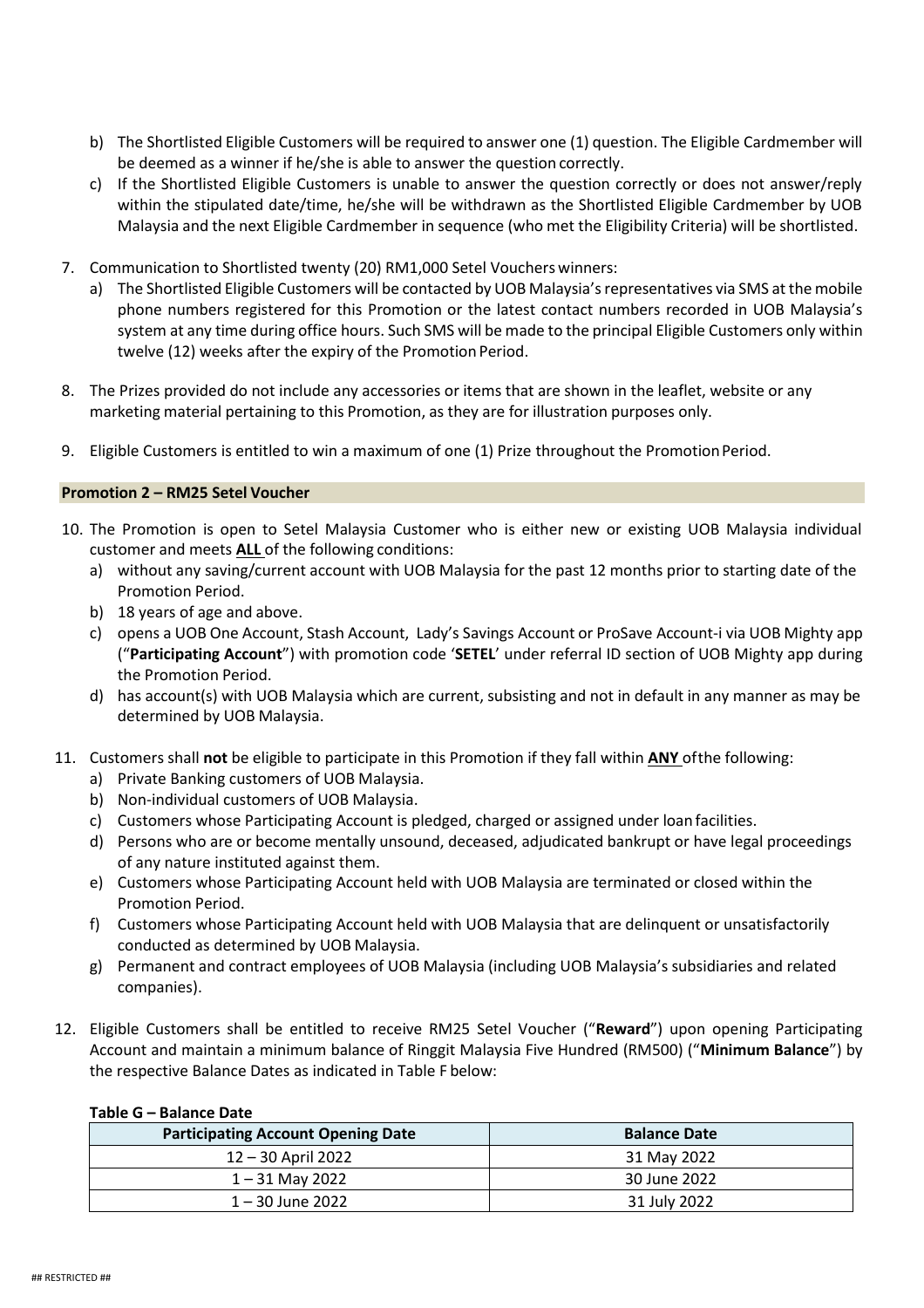Each Eligible Customer is entitled to a maximum of one (1) unit of Reward throughout the Promotion Period irrespective of the total number of Participating Accounts opened throughout the Promotion Period. Reward shall be awarded to first Participating Account opened during Promotion Period.

#### For example

Eligible Customer C opens UOB One Account on 12 April 2022 and subsequently opens ProSave Account-i on 17 April 2022. Eligible Customer C's One Account shall be deemed as the Participating Account entitled for the Reward.

- 13. Total Reward allocated for this Promotions is RM30,000 which will be awarded on first-come, first-served basis, subject to availability. UOB Malaysia does not have any obligation to inform the Eligible Customer should the Reward has been fully redeemed.
- 14. For the purpose of this Promotions, all deposits must be made using Fresh Funds. The term 'Fresh Funds' means monies or funds in Ringgit Malaysia howsoever transferred, credited, or paid into the Participating Account of the Eligible Customer from other bank(s) and/or financial institution(s) through whatever means including but not limited to cash, Inter Bank Giro transfers, instant fund transfers between banks and collection and payment of cheques drawn on such other bank(s) and where such monies or funds paid or credited into the Participating Account of the Eligible Customer is utilized by the Eligible Customer to make placements pursuant to the terms and conditions herein within seven (7) Business Days after such monies or funds have been paid or credited into the relevant Participating Account of the Eligible Customer. The term "Business Day" shall mean a day on which UOB Malaysia is open for business in Kuala Lumpur, Malaysia.
- 15. Fundstransferred from any existing UOB Malaysia'ssavings/ current/fixed deposit/foreign currency account(s) or in the form of UOB Malaysia's cheques, cashier's orders or demand drafts shall not be considered as Fresh Funds.

#### **Fulfilment of Promotions Of Prize and/or Reward**

- 16. The iPhone 13 Pro 128GB Prize is subject to **ALL** of the followingconditions:
	- a) Fulfilment and delivery of the Prize are provided and supported by appointed agents ("**Appointed Agents**").
	- b) Eligible Customer agrees, consents and allows UOB Malaysia to provide its Appointed Agents with the Eligible Customer' name, mailing address and contact number for the purpose of facilitating the Prize fulfilment process.
	- c) Appointed Agents shall arrange for the delivery of the Prize to the Eligible Customer' mailing address maintained in UOB Malaysia's record within twelve (12) weeks from the end of Promotion Period. A signed courier form shall be proof and acknowledgement of the delivery and receipt of the Prize. The Prize will not be sent to an address outside of Malaysia or P.O Box, nor can the Prize be collected from any UOB Malaysia branches.
	- d) The Prize awarded do not include any accessories or items that are shown in the leaflet, website or any marketing material pertaining to this Promotions, as they are for illustration purposesonly.
	- e) The Prize awarded is non-transferable to any other party or parties and not exchangeable for other goods or credit, whether in part or in full.
	- f) UOB Malaysia is not affiliated with the organization whose products are given out as the Prize in this Promotions.
	- g) UOB Malaysia reserves the right to substitute or vary the Prize at any time with prior notice for another reward which is similar or equivalent with the value of the Prize.
	- h) In the event that the Participating Account is suspended or frozen or closed during Promotion Period for whatsoever reasons, UOB Malaysia reserves the right to forfeit the Prize.
	- i) UOB Malaysia is not liable for any dissatisfaction with the Prize.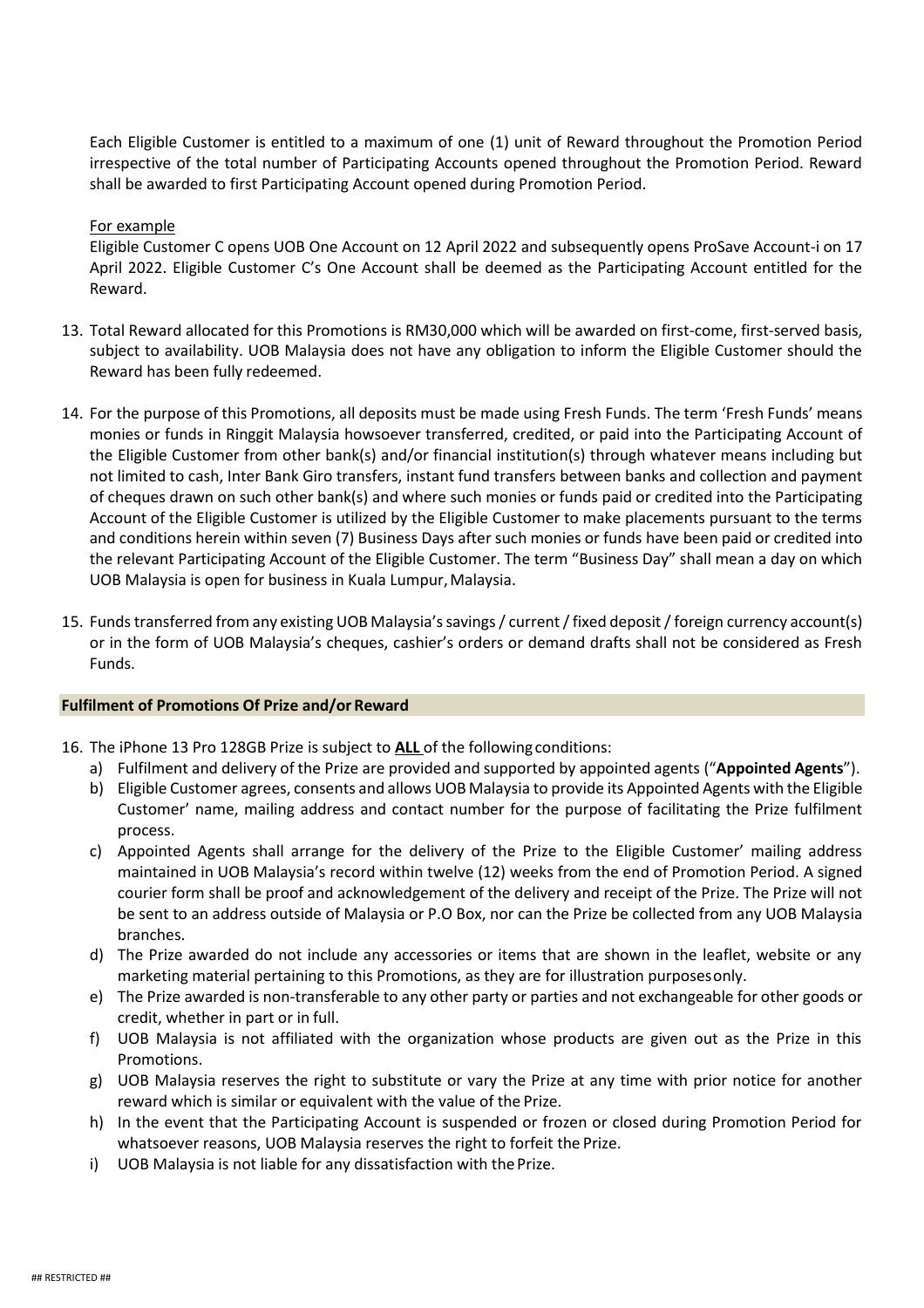- j) All transactions will be calculated from Malaysian time 0000 hours to 2359 hours from the first day to the last day of Promotion Period. The date and time of transactions are based on the transaction time as captured by UOB Malaysia transaction record during the Promotion Period.
- k) UOB Malaysia shall not be responsible for any failure and/or delay in the transmission of evidence of sales transactions by any merchant(s) or any other party for any reasonwhatsoever.
- l) The Prizes awarded are non-transferable to any other party or parties and not exchangeable for cash, credit or other goods, whether in part or in full.
- m) Eligible Customer can participate in all Promotions organized by UOB Malaysia. However, for the avoidance of doubt, each Eligible Customersis only entitled to win a maximum of one (1) unit of Grand Prize throughout the Promotion Period.
- **17.** The RM1,000 Setel Voucher Prize and/or RM25 Setel Voucher Reward (whichever applicable) is subject to **ALL** of the following conditions:
	- a) Eligible Customer will receive a Short Message Service ("**SMS**") from UOB Malaysia to redeem the Prize and/or Reward (whichever applicable) in the form of Setel voucher code within ninety (90) days from the end of Promotion Period. The SMS will be sent to the Eligible Customer's registered mobile numbers as per UOB Malaysia record. In the event that the Prize and/or Reward (whichever applicable) is not received by the Eligible Customer, the Eligible Customer shall be fully responsible to promptly notify UOB Malaysia no later than 30 September 2022, failing which thereafter UOB Malaysia shall not be liable for non-receipt of Prize and/or Reward (whichever applicable) by the Eligible Customer.
	- b) The Prize and/or Reward (whichever applicable) must be redeemed within the stipulated validity period, failing which the Prize and/or Reward (whichever applicable) may be forfeited by Setel Malaysia automatically without notice and the Eligible Customer will not be eligible to redeem the Prize and/or Reward (whichever applicable) and UOB Malaysia has no obligation to replace such Prize and/or Reward (whichever applicable) under any circumstances.
	- c) The Prize and/or Reward (whichever applicable) awarded is non-transferable to any other party or parties and not exchangeable for other goods or credit, whether in part or infull.
	- d) UOB Malaysia is not affiliated with the organization whose products are given out asthe Prize and/or Reward (whichever applicable) in this Promotions.
	- e) UOB Malaysia reserves the right to substitute or vary the Prize and/or Reward (whichever applicable) at any time with prior notice for another reward which is similar or equivalent with the value of the Prize and/or Reward (whichever applicable).
	- f) In the event that the Participating Account is suspended or frozen or closed during Promotion Period for whatsoever reasons, UOB Malaysia reserves the right to forfeit the Prize and/or Reward (whichever applicable).
	- g) UOB Malaysia is not liable for any dissatisfaction with the Prize and/or Reward (whicheverapplicable).
	- h) The Prize and/or Reward (whichever applicable) is subject to the terms and conditions of Setel Malaysia Terms and Conditions which can be found at [www.setel.com.my .](http://www.setel.com.my/) The Prize and/or Reward (whichever applicable) must be utilized within its validity period (as set out by Setel Malaysia), failing which the unutilized Prize and/or Reward (whichever applicable) or part thereof remaining unutilized shall expire and automatically forfeited without further notice and the Eligible Customers shall have no claim whatsoever against UOB Malaysia.
	- i) All transactions will be calculated from Malaysian time 0000 hours to 23:59 hours from the first day to the last day of Promotion Period. The date and time of transactions are based on the transaction time as captured by UOB Malaysia transaction record during the Promotion Period.
	- j) UOB Malaysia shall not be responsible for any failure and/or delay in the transmission of evidence of sales transactions by any merchant(s) or any other party for any reasonwhatsoever.
	- k) The Prizes awarded are non-transferable to any other party or parties and not exchangeable for cash, credit or other goods, whether in part or in full.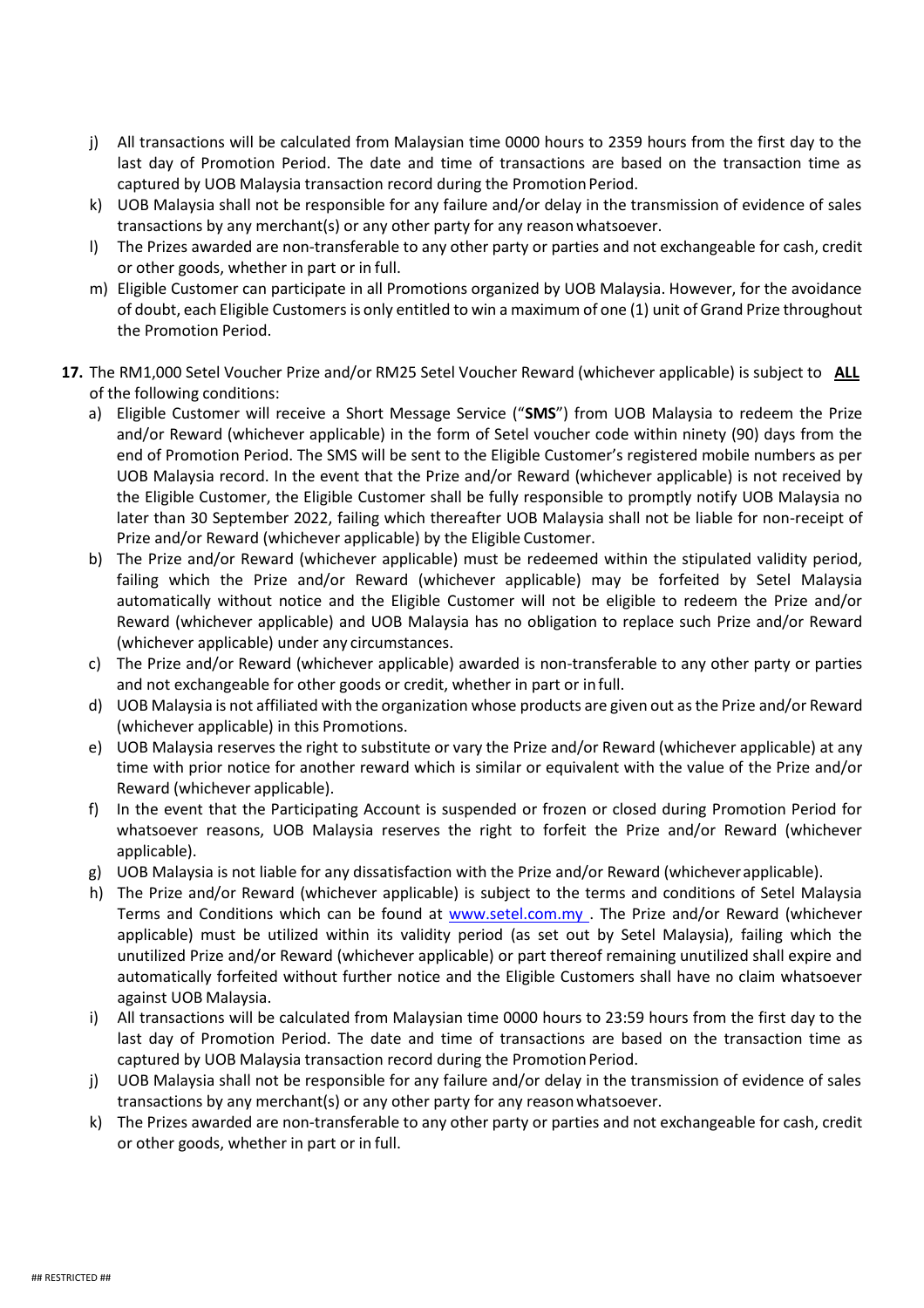#### **General Terms and Conditions**

- 18. By participating in these Promotions, the Eligible Customers agree to be bound by these terms and conditions, the Terms and Conditions Governing Accounts and Services (Conventional Banking), Terms and Conditions Governing Islamic Accounts and Services and UOB Debit MasterCard Terms and Conditions (collectively as "Generic T&Cs"), including any amendments or variations to it and the decision of UOB Malaysia in connection with any matter relating to the Promotions shall be final, conclusive and binding on the Eligible Customers. If there is any inconsistency between this terms and conditions and the Generic T&Cs, this terms and conditions shall prevail.
- 19. Eligible Customers shall seek clarification from UOB Malaysia's authorized representative if there are any terms and conditions that the Eligible Customers do not understand.
- 20. Unless specifically mentioned in this Terms and Conditions, these Promotions are not valid with other UOB Malaysia's campaigns, promotions and no other special, additional, preferential rates and/or gift shall be given to the Eligible Customers in addition to these Promotions.
- 21. The record of deposit transactions maintained by UOB Malaysia and UOB Malaysia's decision in all matters (including but not limited to any dispute arising therefrom) relating to this Promotions shall be final, conclusive and binding on the Eligible Customers. UOB Malaysia shall not be obliged to give any reason or entertain any correspondence with any person(s) or any party(ies) on any matter concerning this Promotions.
- 22. UOB Malaysia shall not be responsible for any failure or delay in the transmission of evidence of sales transactions by Visa International Incorporated, MasterCard Worldwide, merchant establishments, postal or telecommunication authorities or any other party which may result in the Eligible Customer failing to be entitled to the prize and/or rewards under the Promotion.
- 23. To the fullest extent permitted by law and unless due to UOB Malaysia's gross negligence or willful misconduct, UOB Malaysia expressly excludes and disclaims any representations, warranties or endorsements, expressed or implied, written or oral, without limitation to those published in any mass media, marketing or advertising materials, including but not limited to, any warranty of quality, merchantability or fitness for a particular purpose in respect of this Promotions.
- 24. UOB Malaysia shall not be liable for any misinterpretation or misrepresentation of facts by any unauthorized third party in respect of the Promotion offered and published in any media, marketing or advertising materials.
- 25. UOB Malaysia shall not be responsible nor shall accept any liabilities of any nature and however arising or suffered by the Eligible Customers or any third parties resulting directly or indirectly from this Promotions, unless due to UOB Malaysia's gross negligence or willful misconduct specifically related to this Promotions.
- 26. In the event of any inconsistency between these terms and conditions and any advertising, promotional, publicity and the other materials relating to or in connection with the Promotion, these terms and conditions shall prevail.
- 27. Deposit products are protected by Perbadanan Insurans Deposit Malaysia ("PIDM") up to Ringgit Malaysia Two Hundred Fifty Thousand (RM250,000) for each depositor. Eligible Customers may obtain a copy of the PIDM brochure from any of UOB Malaysia's branches. UOB Malaysia is a member of PIDM.
- 28. UOB Malaysia reserves the right to cancel, withdraw, suspend, extend or terminate the Promotion prior to the expiry of the Promotion Period, wholly or in part, at any time, with prior notice. For the avoidance of doubt, cancellation, withdrawal, suspension, extension or termination by UOB Malaysia of the Promotion shall not entitle the Eligible Customers to any claim or compensation against UOB Malaysia for any and all losses or